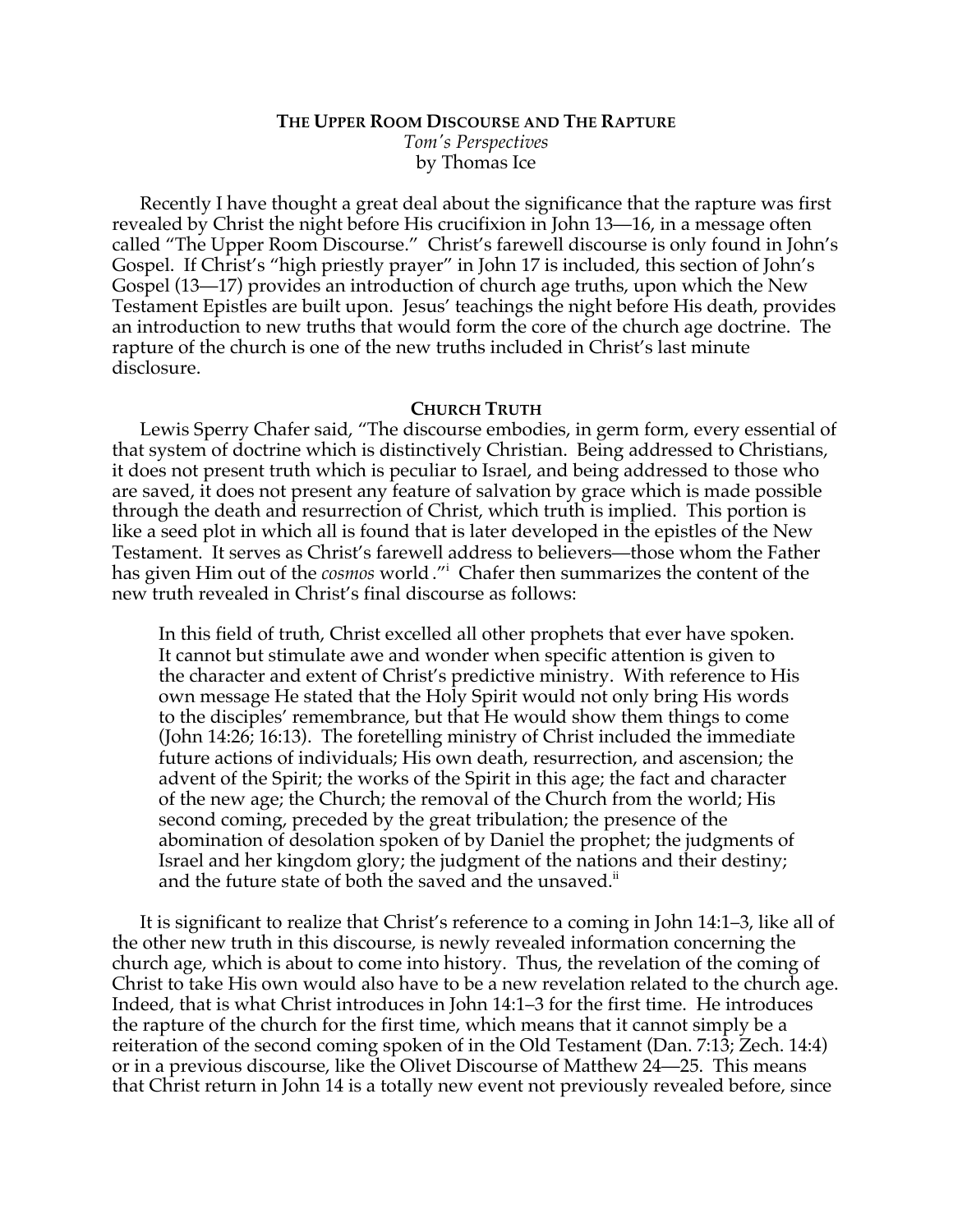the revelation of items in the Upper Room Discourse are entirely new things that relate to the church age.

### **CANNOT BEAR IT NOW**

As Jesus unveiled the new truth in His final teaching session to His clueless disciples, He said three times throughout His message that they cannot bear the full disclosure of His teachings now, so they will be given to them at a later time, after He sends the Holy Spirit.

The first reference occurs in John 14:16–17 where He says, "And I will ask the Father, and He will give you another Helper, that He may be with you forever; that is the Spirit of truth, whom the world cannot receive, because it does not behold Him or know Him, but you know Him because He abides with you, and will be in you." A second reference is found in John 14:26, which says, "But the Helper, the Holy Spirit, whom the Father will send in My name, He will teach you all things, and bring to your remembrance all that I said to you." The third time is found in John 16:7, 13–14, which says, "But I tell you the truth, it is to your advantage that I go away; for if I do not go away, the Helper shall not come to you; but if I go, I will send Him to you. . . . But when He, the Spirit of truth, comes, He will guide you into all the truth; for He will not speak on His own initiative, but whatever He hears, He will speak; and He will disclose to you what is to come. He shall glorify Me; for He shall take of Mine, and shall disclose it to you."

A specific example and illustration of the new things that Christ only introduced to them in the Upper Room Discourse but would later reveal more fully is the pre-trib rapture of the church introduced in John 14:1–3. A clear connection between John 14:1– 3 and Paul's treatment of the rapture in 1 Thessalonians 4:13–18 has been demonstrated by a number of biblical scholars.

#### **JOHN 14 AND 1 THESSALONIANS 4**

A significant number of commentators note that our Lord's statements in John 14:1-3 parallels another New Testament passage—1 Thessalonians 4:13-18.<sup>iii</sup> Renald Showers points out a number of similarities between the two passages.<sup>iv</sup> However, it was the late Mennonite commentator, J. B. Smith, $\gamma$  who demonstrated just how extensive the relationship of these two passages really are. $\dot{v}$ 

Dr. Smith made word-for-word comparisons between the rapture passage (1 Thess. 4:13-18) and a clear second advent text (Rev. 19:11-21) and found no significant parallels. "Hence it is impossible that one sentence or even one phrase can be alike in the two lists," observes Dr. Smith. "And finally not one word in the two lists is used in the same relation or connection."vii He goes on to conclude as follows: "It would be difficult if not impossible to find elsewhere any two important passages of Scripture that are so diverse in the words employed and so opposite in their implications. . . . We believe the comparison of the words of these two passages . . . describe different events."viii

When it comes to a comparison between John 14:1-3 and 1 Thessalonians 4:13-18 we see amazing parallels. That John 14:1-3 is a rapture reference is supported by the progression of words and thoughts when compared to Paul's more extensive rapture passage (1 Thess. 4:13-18). This is exactly what Christ said in the Upper Room Discourse, that He would introduce them to items the night before His death, when the Holy Spirit would come He would expand upon them more fully. Observe the following comparison: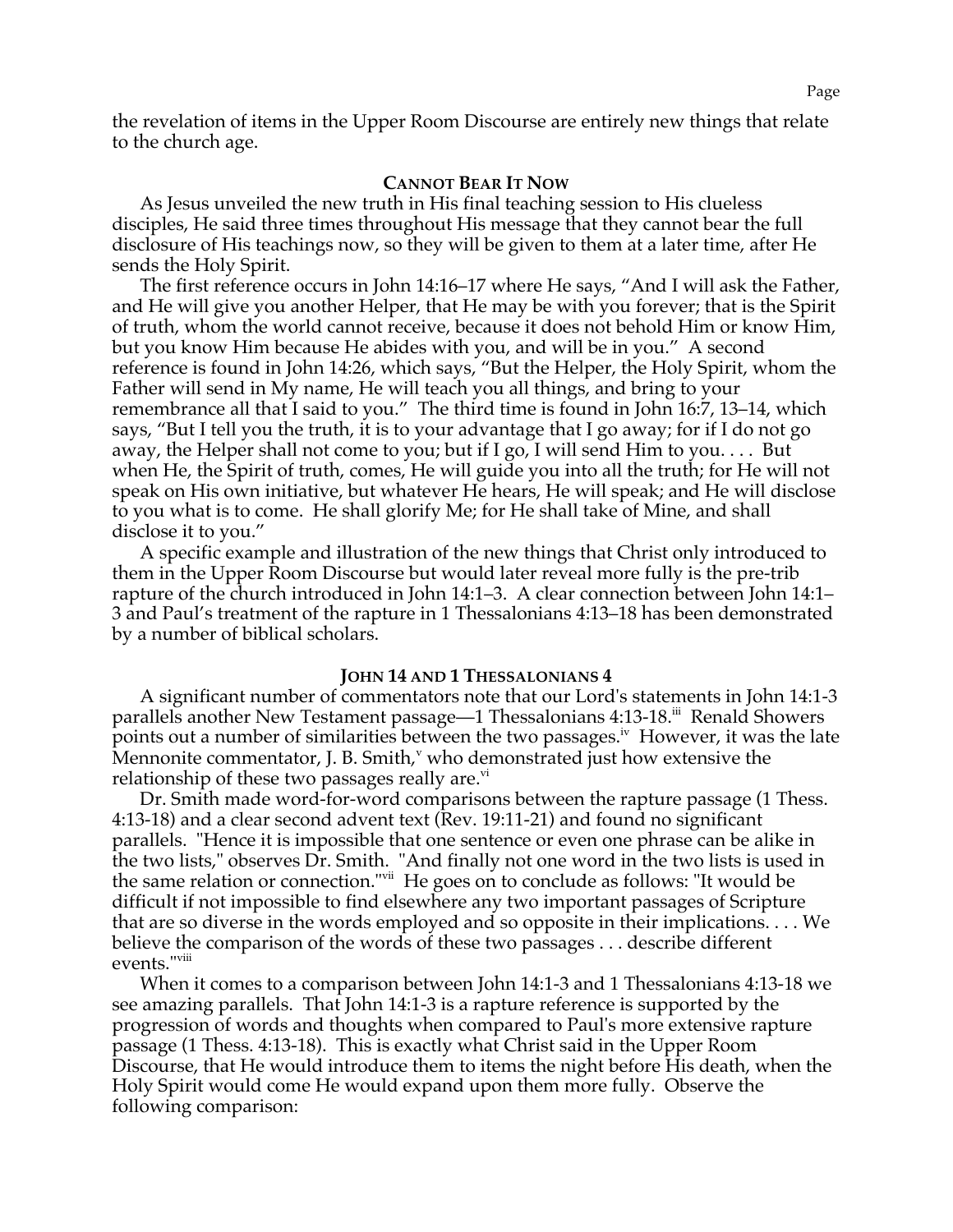| JOHN 14:1-3   |      |                       | 1 THESSALONIANS 4:13-18 |  |
|---------------|------|-----------------------|-------------------------|--|
| trouble       | v. 1 | sorrow                | v. 13                   |  |
| believe       | v. 1 | believe               | v. 14                   |  |
| God, me       | v.1  | Jesus, God            | v. 14                   |  |
| told you      | v.2  | say to you            | v. 15                   |  |
| come again    | v. 3 | coming of the Lord    | v. 15                   |  |
| receive you   | v. 3 | caught up             | v. 17                   |  |
| to myself     | v. 3 | to meet the Lord      | v. 17                   |  |
| be where I am | v. 3 | ever be with the Lord | v. 17                   |  |

Dr. Smith notes the following observations as a result of these comparisons:

The words or phrases are almost an exact parallel. They follow one another in both passages in exactly the same order. Only the righteous are dealt with in each case. There is not a single irregularity in the progression of words from first to last. Either column takes the believer from the troubles of earth to the glories of heaven.<sup>ix</sup>

## **CONCLUSION**

In light of comparing Scripture with Scripture, it appears obvious that Jesus' teaching in John 14:1-3 and Paul's revelation in 1 Thessalonians 4:13-18 speak of the same event. Dr. Smith concludes, "It is but consistent to interpret each passage as dealing with the same event—the rapture of the church."<sup>x</sup> How else does one explain the progression of eight specific words/phrases in exactly the same order, in two different passages, by two different spokesmen? It is clear that these passages refer to a single future event—the rapture of the church. We learn that the church's blessed hope was first revealed by our Lord on the eve of His crucifixion to His disciples as they grieved over His departure. Later, the doctrine of the rapture was explained in greater detail via Paul's revelation to give comfort to the Thessalonians who were faced with a similar problem of departing loved ones that Jesus dealt with in the Upper Room with His disciples. Now, 2,000 years later and half-way around the world, today's church can be comforted by the hope that in the next moment of time we could be face-to-face with our Lord, in the Father's house, via the rapture of the church. May it occur today! Maranatha!

## **ENDNOTES**

<sup>&</sup>lt;sup>i</sup> Lewis Sperry Chafer, *Systematic Theology*, 8 vols. (Dallas: Dallas Seminary Press, 1948), vol. III, p. 25.<br><sup>ii</sup> Chafer, *Systematic Theology*, vol. III, p. 25–26.<br><sup>ii</sup> Renald Showers cites the following individuals wh

Thessalonians 4:13-18: J. H Bernard, James Montgomery Boice, Arno C. Gaebelein, Arthur Pink, Rudolf Schnackenburg, F. F. Bruce, R. V. G. Tasker, and W. E. Vine in *Maranatha: Our Lord, Come!* (Bellmawr, N.J.: Friends of Israel, 1995), p. 162.<br>iv Showers, Maranatha, pp. 161-64.

<sup>&</sup>lt;sup>v</sup> J. B. Smith, *A Revelation of Jesus Christ: A Commentary on the Book of Revelation (Scottdale, PA: Herald* Press, 1961), pp. 311-13.